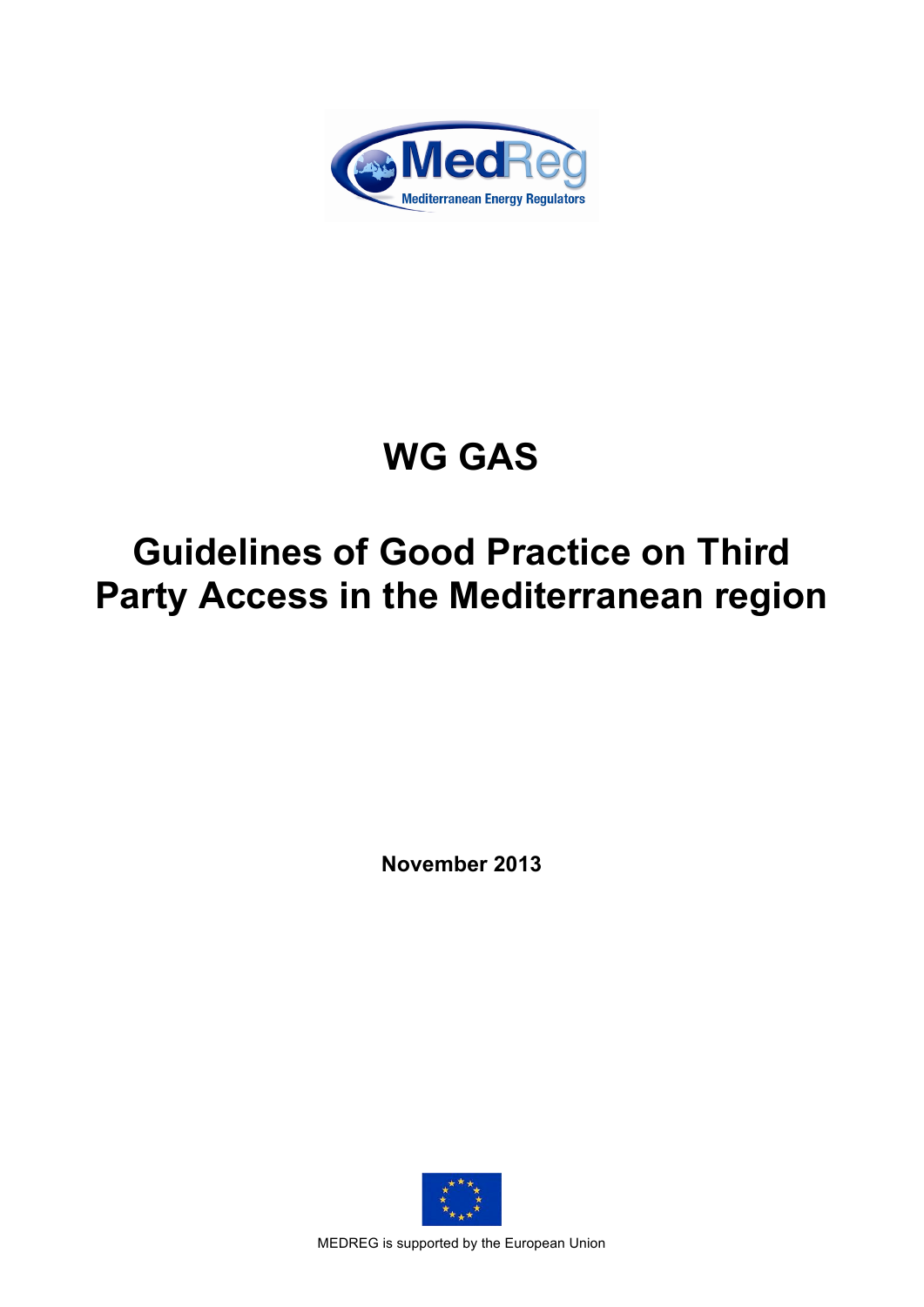## **TABLE OF CONTENTS**

| 1                             | <b>SCOPE AND OBJECTIVES</b>                                            | 3  |
|-------------------------------|------------------------------------------------------------------------|----|
| $\mathbf{2}$<br><b>REGION</b> | GUIDELINES OF GOOD PRACTICE ON THIRD PARTY ACCESS IN THE MEDITERRANEAN | 5  |
| 2.1                           | <b>MARKET OPENING</b>                                                  | 5  |
| 2.2                           | <b>UNBUNDLING</b>                                                      | 6  |
| 2.3                           | THIRD PARTY ACCESS TO THE INFRASTRUCTURES                              | 6  |
| 2.4                           | <b>NETWORK CODE AND THIRD PARTY ACCESS RULES</b>                       |    |
| 2.5                           | <b>TARIFFS</b>                                                         | 8  |
| 2.6                           | <b>METHODOLOGIES FOR CAPACITY ALLOCATION AND CONGESTION MANAGEMENT</b> | 9  |
| 2.7                           | <b>BALANCING</b>                                                       | 10 |
| 2.8                           | ANTI-HOARDING MECHANISMS                                               | 11 |
| 2.9                           | <b>QUALITY OF SERVICE</b>                                              | 11 |
| 2.10                          | <b>DISPUTE SETTLEMENT</b>                                              | 11 |
| 3                             | <b>WAY FORWARD</b>                                                     | 12 |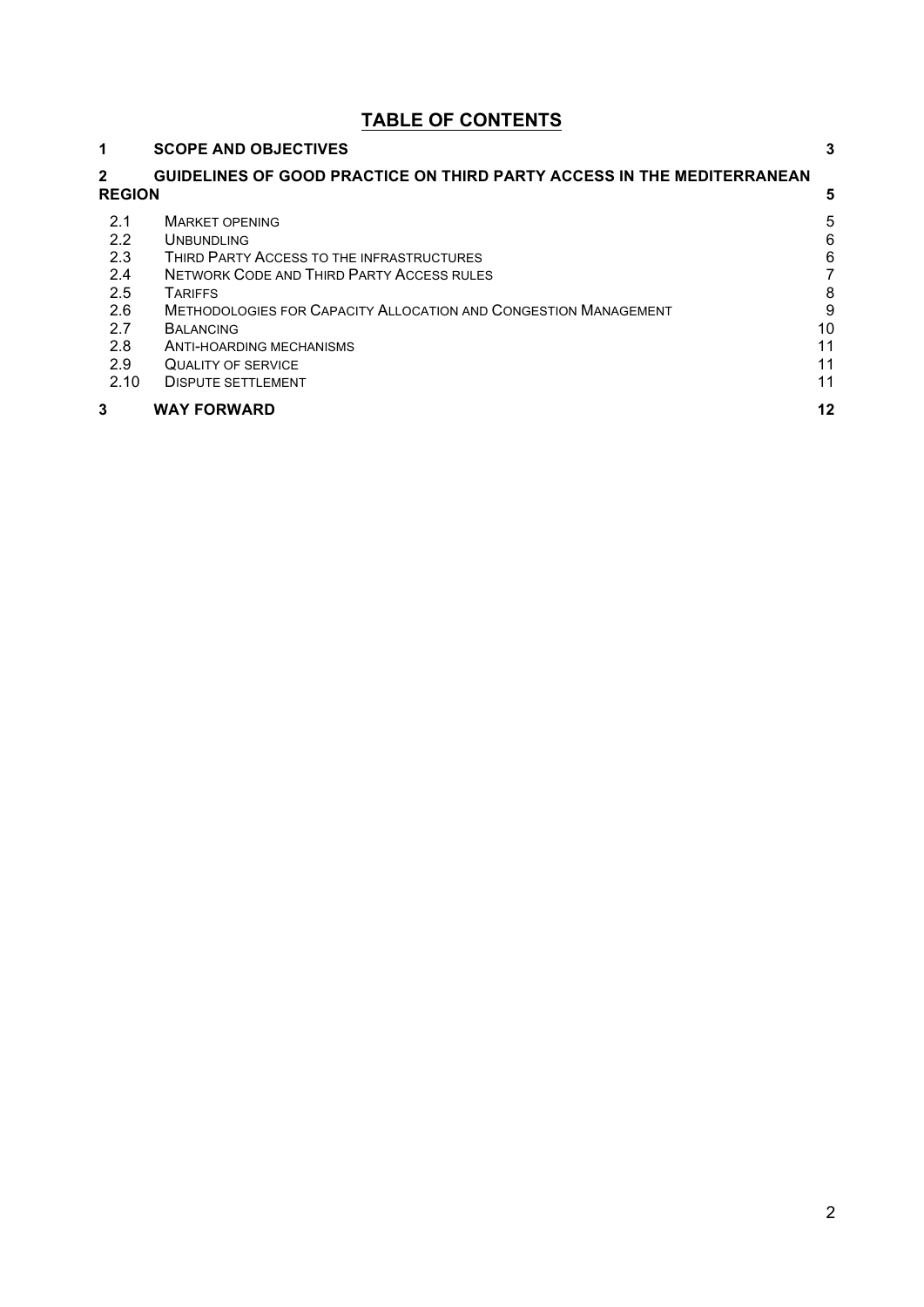## **1 Scope and Objectives**

The Association of the Mediterranean Regulators for Electricity and Gas (MEDREG), set up in 2006 as a working group and in 2007 as a non-profit association, has got among its general objectives "to promote the achievement of a consistent harmonized and investment-friendly regulatory framework aimed at providing the maximum benefits to energy consumers of the Mediterranean region".

The Ad-Hoc Group on Gas, as stated in MEDREG Action Plan 2012-2014, has planned to study possible recommendations and requirements that could lead to the development of an integrated, competitive, secure and functioning gas market in the Mediterranean region, starting from the assessment of the current status of natural gas and LNG markets and of the sector regulation in the MEDREG countries and its expected evolution.

To achieve this objective of developing an integrated, competitive and secure gas market in the Mediterranean region in the long-run, one of the most important prerequisites is to ensure that all suppliers and consumers have easy-accessible and non-discriminatory access to infrastructures.

As foreseen in MEDREG Action Plan 2012-2014, the Ad-Hoc Group on Gas has two tasks regarding Third Party Access (TPA):

- Study on TPA status in the region and future needs in order to develop an integrated Mediterranean market (2011).
- Carry out a document of Guidelines of Good Practice on Third Party Access (GGP on TPA) in the Mediterranean region (2013).

In December 2011 the General Assembly approved, at its  $12<sup>th</sup>$  meeting, the report "Status review on Third Party Access in the Mediterranean region" which presents the results of the research regarding the first task.

The main conclusion of this monitoring exercise was that regulated TPA to the infrastructures is linked to the degree of development of the gas market. Many of these obligations are defined for EU countries in the gas Directive EC/73/2009 and the Regulation EC/715/2009. The more developed a gas market is, in terms of penetration of gas consumption, openness and liberalization, the more likely TPA to gas infrastructures is regulated, the rules for access to the infrastructures are published and the national regulatory authority has competencies regarding the approval of these rules.

In the countries that answered the questionnaire, generally and as a conclusion per subject it is possible to remark:

- The status of market opening, the quality of service and the dispute settlement are generally satisfactory.
- Unbundling, TPA to infrastructures, the existence of methodologies for capacity allocation and congestion management, transmission access tariffs, the existence of anti-hording mechanisms and of mechanisms to promote market need some improvement.

Taking into account the conclusions of this monitoring exercise, there is a vast majority of countries (mainly Northern Mediterranean countries) included in the study where the TPA regime to gas infrastructures is regulated. Nevertheless, even if the regulated TPA regime is widely present in the region, the capacity allocation mechanisms (CAM) and congestion management procedures (CMP) are not very developed yet. In many of the countries, the drafting of CAM and CMP rules is under way. In consequence, the regulated TPA has not been translated yet into a significant competition level in some natural gas markets. Furthermore, there are some countries where the natural gas infrastructures are not open to third party access or their gas markets are just emerging markets.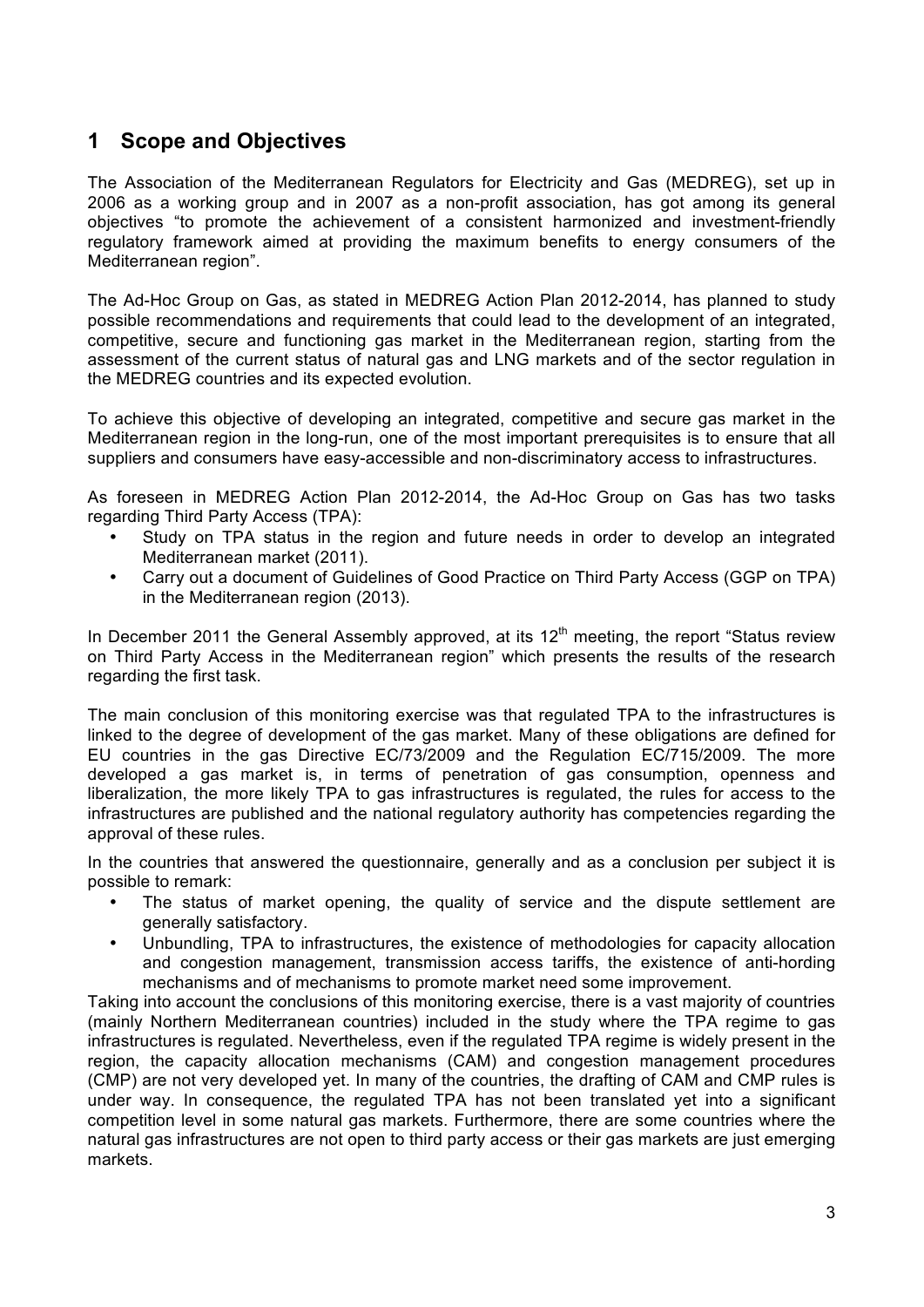In view of the results obtained, it can be stated that the situation of TPA to infrastructures in the Mediterranean region gas markets can be improved and some measures can be proposed pursuing to this goal, namely the development of Guidelines of Good Practice on Third Party Access in the Mediterranean region.

From the national regulatory authorities perspective the TPA to the infrastructures should be extended as much as possible and the guidelines identified in this document should be followed by the MEDREG countries. The Ad-Hoc Group on Gas also understands that, given the disparity of situations in the region, at the beginning it would be difficult to comply with all of the recommendations as markets are progressively developing.

In consequence, the different TPA requirements have been classified according to three priority levels, depending on the development degree of the natural gas markets concerned:

- Priority 1: Items that all MEDREG countries should comply with, independently from the development degree of their national gas markets.
- Priority 2: Items that all MEDREG countries where there is a TPA regime in place should comply with.
- Priority 3: Items that all MEDREG countries with more developed gas markets, in terms of penetration of gas consumption, openness and liberalization should comply with.

We would like to highlight the fact that these TPA specifications have been set up not only for transmission but also for storage and LNG infrastructures. This is why the operators of all these type of infrastructures are concerned by these guidelines, and they are consequently mentioned in the document.

These Guidelines of Good Practice on Third Party Access in the Mediterranean region are aimed at (i) clarifying the roles and responsibilities of the main parties dealing with gas infrastructures; (ii) ensuring the application of the principle of non-discrimination, (iii) facilitating cross border trade and customer choice through competition in the markets, and (iv) avoiding distortions to trade. A defined, easy-accessible and non-discriminatory access to the infrastructures shall facilitate the development of a competitive, integrated and secure gas market in the MEDREG region.

Even though the Guidelines of Good Practice on Third Party Access in the Mediterranean region are not legally binding and, consequently no requirement can be made under them that contravene national legislations, MEDREG members are committed to encourage their implementation while respecting their national legal framework.

The progress in implementing the Guidelines of Good Practice on Third Party Access in the Mediterranean region and the compliance with them will be monitored regularly by the MEDREG Ad-Hoc Group on Gas.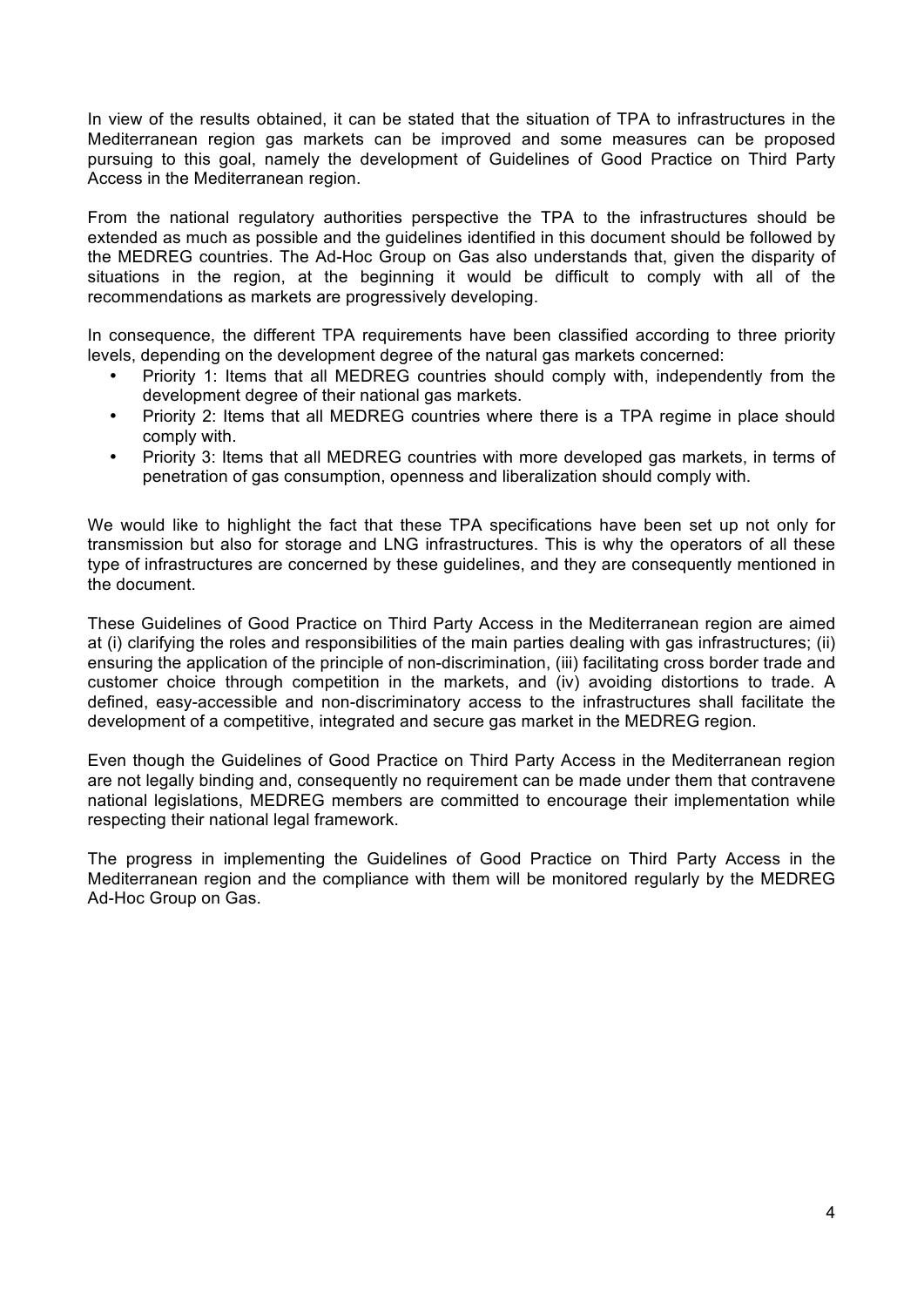### **2 Guidelines of Good Practice on Third Party Access in the Mediterranean region**

According to the aspects addressed in the report "Status review on Third Party Access in the Mediterranean region", the Guidelines of Good Practice on Third Party Access in the Mediterranean region focus on: market opening, unbundling, TPA to the infrastructures, network code and TPA rules, tariffs, methodologies for capacity allocation and congestion management, balancing, anti-hording mechanisms, quality of service and dispute settlement.

For each aspect are referred, in a very resumed way, the main conclusions of the previous study "Status review on Third Party Access in the Mediterranean region".

#### **2.1 Market opening**

One of the issues that is intimately related with the TPA to infrastructures is the degree of market opening in each country, in order to evaluate, on the one hand, whether all gas consumers are eligible for choosing supplier in their country, and on the other hand, if there is a reasonable number of suppliers operating in the country. In this context, another issue that can be analysed is the existence of mechanisms to promote market opening.

| <b>Priority</b><br><b>Degree</b> | <b>Guidelines of Good Practice on Third Party Access</b>                                                                                                                                                       |
|----------------------------------|----------------------------------------------------------------------------------------------------------------------------------------------------------------------------------------------------------------|
| 1                                | A timetable for gradual market opening shall be established in all MEDREG countries<br>in order to achieve full market opening, i.e. all gas consumers are eligible for choosing<br>supplier in their country. |
| $\overline{2}$                   | MEDREG countries shall establish national rules that facilitate the entrance of new<br>suppliers.                                                                                                              |
| 2                                | MEDREG countries shall establish mechanisms to promote market opening, such as<br>gas release auctions, short duration contracts and tariffs.                                                                  |

Note on actual situation: The results of the previous study reveal that in most gas consumer countries that responded the questionnaire, all consumers are eligible to choose their supplier and that there is more than one supplier. They revealed also that for twelve countries (mainly southern Mediterranean) gas market is not yet established. Finally they also reveal that in most gas consumer countries that responded the questionnaire, mechanisms to promote market opening are in place.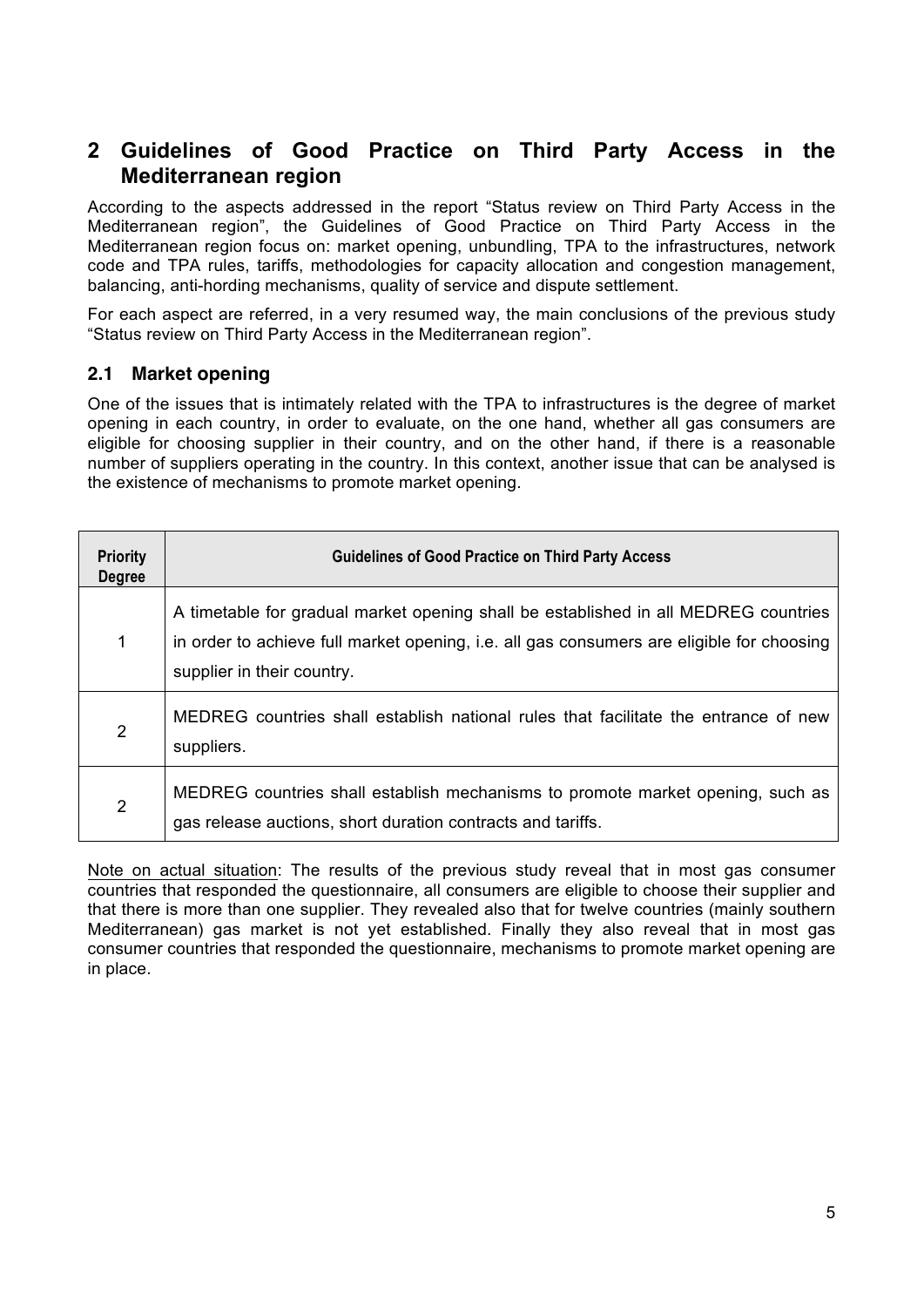#### **2.2 Unbundling**

Other important issue is the level of unbundling of each infrastructure analysed: transmission, underground storages and LNG terminals.

| <b>Priority</b><br><b>Degree</b> | <b>Guidelines of Good Practice on Third Party Access</b>                                                                                                                                                                                                                                                                                |
|----------------------------------|-----------------------------------------------------------------------------------------------------------------------------------------------------------------------------------------------------------------------------------------------------------------------------------------------------------------------------------------|
| 1                                | In order to avoid conflicts of interest, the system operators (TSO (Transmission<br>System Operator), LSO (LNG System Operator), SSO (Storage System Operator) and<br>DSO (Distribution System Operator)) shall be sufficiently functionally independent from<br>the supply business of vertically integrated companies.                |
| 1                                | Any system for unbundling shall be effective in removing any conflict of interests<br>between producers, suppliers and system operators (TSO, LSO, SSO and DSO), in<br>order to create incentives for the necessary investments and guarantee the access of<br>new market entrants under a transparent and efficient regulatory regime. |
| $\overline{2}$                   | The national regulatory authorities shall establish an appropriate regulatory<br>environment, namely for the activities with regulated TPA.                                                                                                                                                                                             |
| 3                                | The national regulatory authorities shall have to certify the type of unbundling applied<br>to the TSO, a competency that arises for EU countries from the Gas Directive<br>EC/73/2009.                                                                                                                                                 |

Note on actual situation: The results of the previous study reveal that the level of unbundling in the various countries, in the transmission infrastructures, underground storages and LNG terminals, is diverse. Regarding the national regulatory authorities competencies, the situation is also highly varied.

#### **2.3 Third Party Access to the infrastructures**

| <b>Priority</b><br><b>Degree</b> | <b>Guidelines of Good Practice on Third Party Access</b>                                                                                                                                                                                            |
|----------------------------------|-----------------------------------------------------------------------------------------------------------------------------------------------------------------------------------------------------------------------------------------------------|
| 1                                | TSO, LSO and SSO shall provide easy and non-discriminatory access to their<br>infrastructure.                                                                                                                                                       |
| 1                                | TSO shall co-operate with other TSO to ensure interoperability between different<br>systems and efficient and non-discriminatory procedures facilitating trade and allowing<br>network users to transport natural gas throughout the MEDREG region. |
| $\overline{2}$                   | MEDREG countries shall pay particular attention to ensuring objective, transparent                                                                                                                                                                  |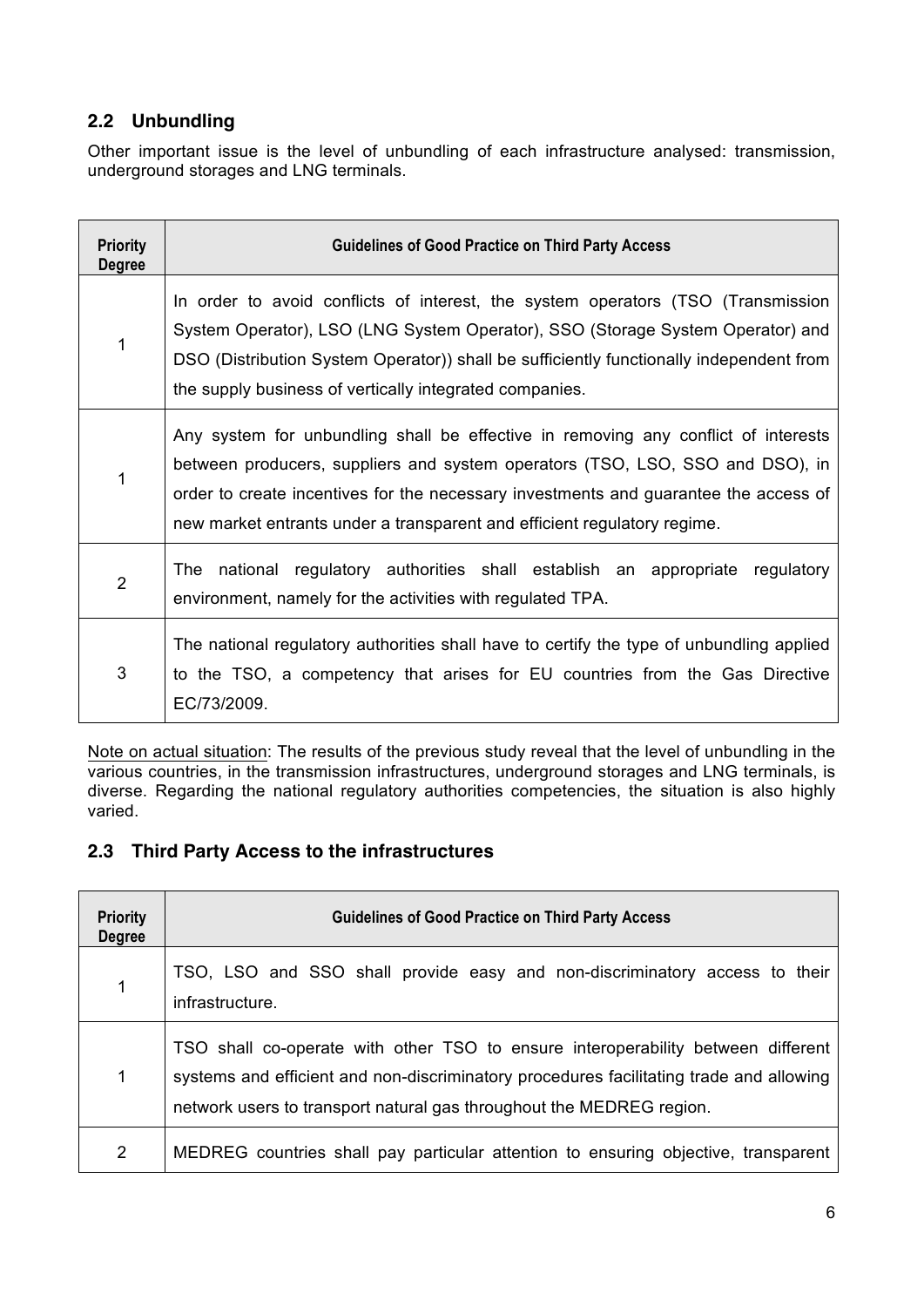|                | and non-discriminatory implementation of a system of regulated TPA to the<br>transmission and distribution system, and LNG facilities based on published tariffs,<br>applicable to all eligible customers, including supply undertakings, and applied<br>objectively and without discrimination between system users.                                                                                                                                      |
|----------------|------------------------------------------------------------------------------------------------------------------------------------------------------------------------------------------------------------------------------------------------------------------------------------------------------------------------------------------------------------------------------------------------------------------------------------------------------------|
| 3              | For the organisation of access to storage facilities and linepack when technically<br>and/or economically necessary for providing efficient access to the system for the<br>supply of customers, as well as for the organisation of access to ancillary services,<br>MEDREG countries shall choose either regulated or negotiated access. Those<br>procedures shall operate in accordance with objective, transparent and non-<br>discriminatory criteria. |
| 3              | TSO and LSO shall offer unbundled TPA services for access to pipelines and LNG<br>facilities as well as all necessary ancillary services to the extent that such facilities are<br>operated by the TSO. Ancillary services include allocation, blending, quality<br>monitoring, metering and balancing.                                                                                                                                                    |
| 3              | SSO shall offer unbundled TPA services to storage facilities that are technically and/or<br>economically necessary for providing efficient access to the system for the supply of<br>customers.                                                                                                                                                                                                                                                            |
| $\overline{2}$ | TSO, LSO and SSO shall offer the same range of services on the same conditions<br>according to the principle of non-discrimination to any eligible third party within the<br>MEDREG region.                                                                                                                                                                                                                                                                |

Note on actual situation: The results of the previous study reveal that in most countries the TPA to the transmission infrastructures, to the underground storage and to the LNG terminals is regulated.

#### **2.4 Network Code and Third Party Access rules**

One of the issues that has also to be referred to is the existence of TPA rules published in an individual document or included in the Network Code and who is the entity responsible for their approval.

| <b>Priority</b><br><b>Degree</b> | <b>Guidelines of Good Practice on Third Party Access</b>                                                                                                             |
|----------------------------------|----------------------------------------------------------------------------------------------------------------------------------------------------------------------|
|                                  | MEDREG countries shall establish TPA rules published in an individual document or<br>included in the Network Code, following proper consultation with network users. |
| 2                                | The Third Party Access rules shall be approved by the national regulatory authorities.                                                                               |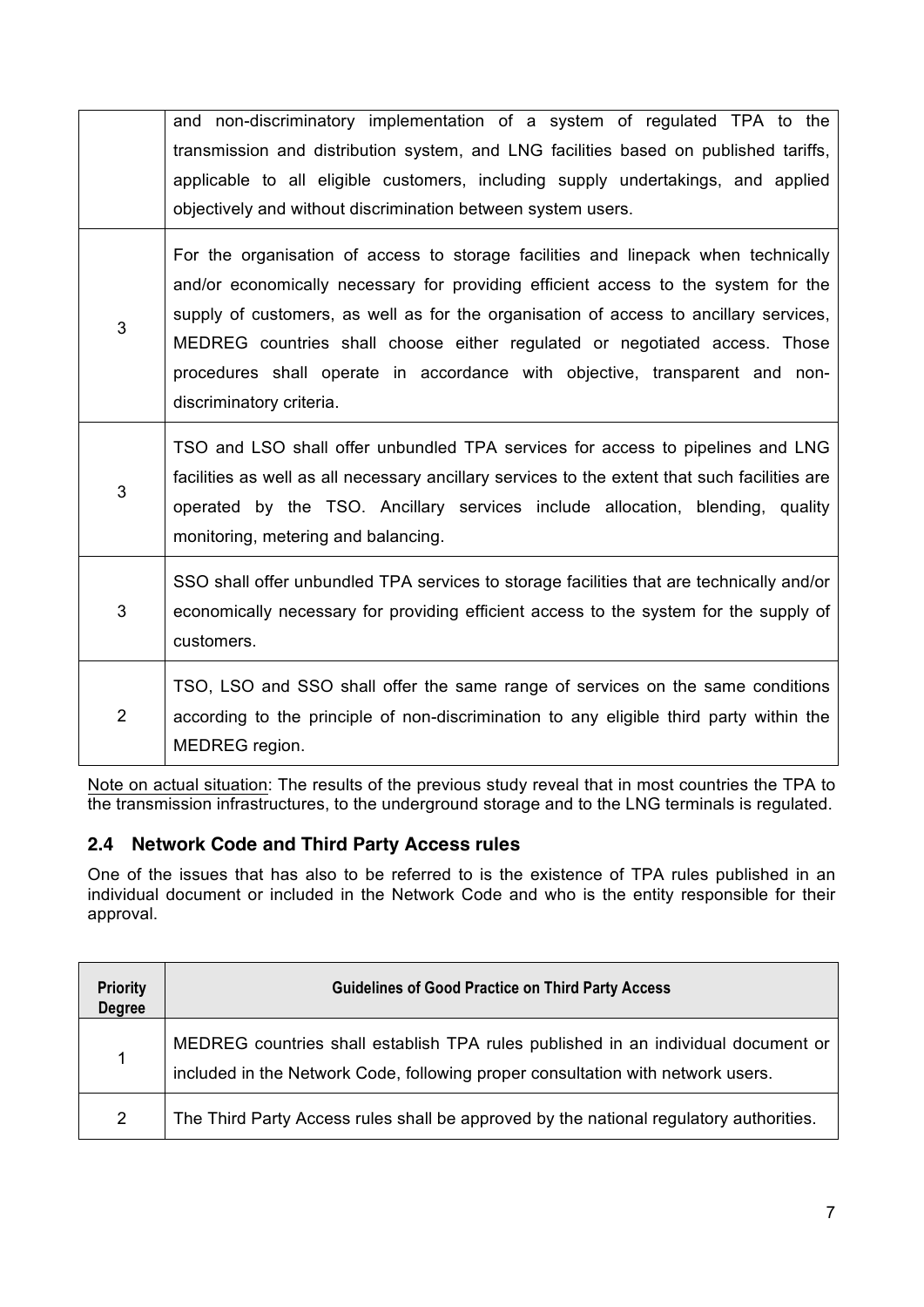Note on actual situation: The results of the previous study reveal that while in most countries there are TPA rules or Network Codes, in some countries they do not exist yet, but are under preparation, and that the national regulatory authorities are the competent entity for their approval.

#### **2.5 Tariffs**

One of the most important issues regarding TPA are the tariffs, namely the type of tariffs that are in place, who approves them and the criteria used to both design and apply them.

| <b>Priority</b><br><b>Degree</b> | <b>Guidelines of Good Practice on Third Party Access</b>                                                                                                                                                                                                                                                                                                                                                                                                                                                                                                                                                                                                                                                                                                                                                                                                                                          |
|----------------------------------|---------------------------------------------------------------------------------------------------------------------------------------------------------------------------------------------------------------------------------------------------------------------------------------------------------------------------------------------------------------------------------------------------------------------------------------------------------------------------------------------------------------------------------------------------------------------------------------------------------------------------------------------------------------------------------------------------------------------------------------------------------------------------------------------------------------------------------------------------------------------------------------------------|
| $\overline{2}$                   | National regulatory authorities shall be responsible for fixing or approving tariffs, or the<br>methodologies underlying the calculation of these tariffs, on the basis of a proposal by<br>the TSO or LSO, or on the basis of a proposal agreed between those operator(s) and<br>the users of the network.                                                                                                                                                                                                                                                                                                                                                                                                                                                                                                                                                                                       |
| $\overline{2}$                   | National regulatory authorities shall ensure that transmission and distribution tariffs:<br>fully comply with the principle of non-discrimination,<br>are transparent,<br>are cost-reflective, insofar as such costs correspond to those of an efficient and<br>structurally comparable network operator and are transparent, whilst including<br>appropriate return on investments,<br>take into account the need for system integrity and its improvement,<br>take into account the long-term, marginal, avoided network costs from demand-<br>side management measures,<br>facilitate efficient gas trade and competition,<br>provide incentives for investment,<br>avoid cross-subsidies between network users,<br>maintain or create interoperability for transmission networks,<br>٠<br>provide convergence of charging principles and tariff structures between<br><b>MEDREG</b> countries |
| $\overline{2}$                   | MEDREG countries shall ensure that those tariffs, or the methodologies underlying                                                                                                                                                                                                                                                                                                                                                                                                                                                                                                                                                                                                                                                                                                                                                                                                                 |
|                                  | their calculation are approved and published prior to their entry into force.                                                                                                                                                                                                                                                                                                                                                                                                                                                                                                                                                                                                                                                                                                                                                                                                                     |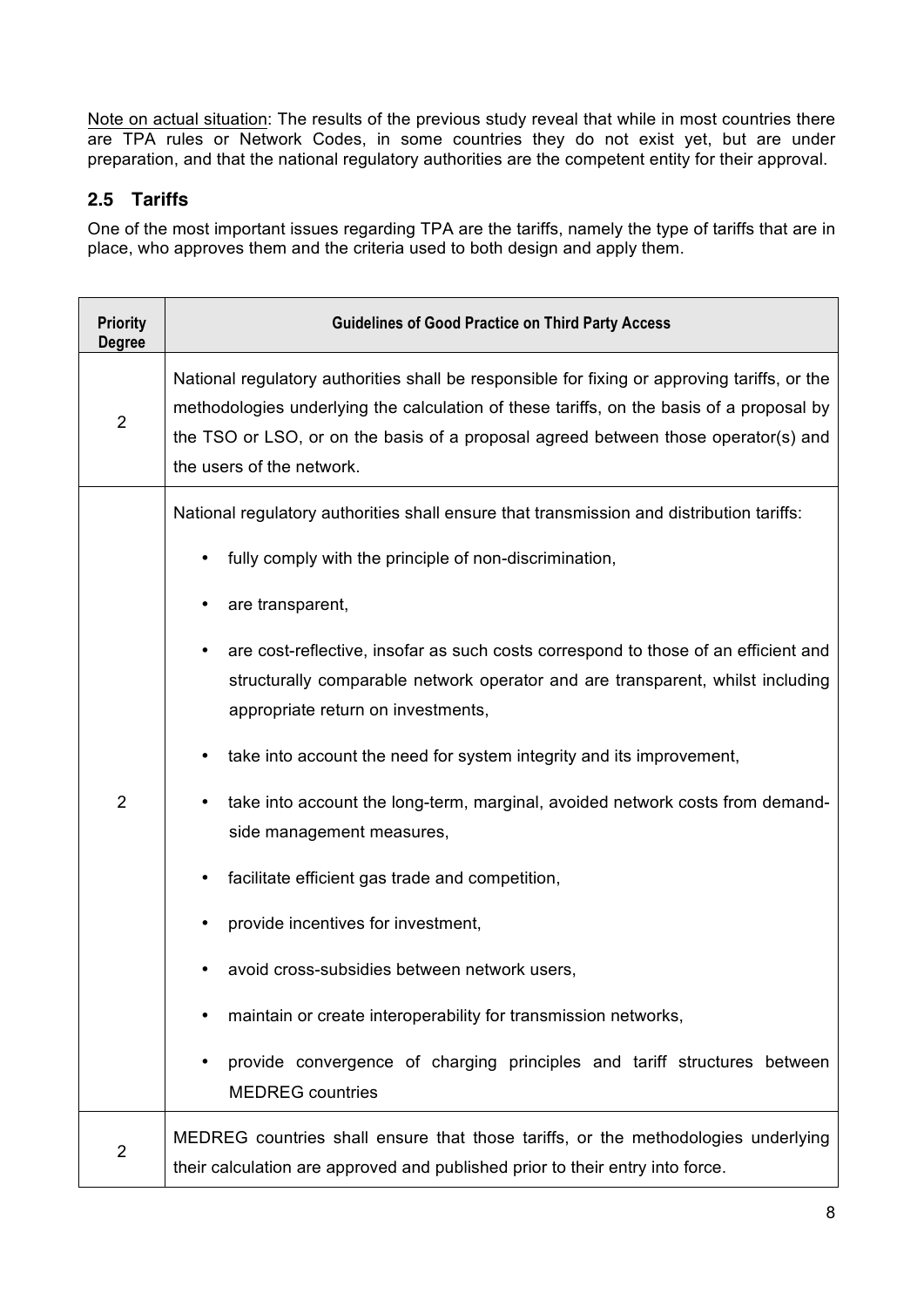|  | Tariffs for network users shall be set separately for every entry point into or exit point |
|--|--------------------------------------------------------------------------------------------|
|  | out of the transmission system.                                                            |

Note on actual situation: The results of the previous study reveal that:

- Mainly, two types of access tariffs for transmission infrastructure coexist in the analysed countries, entry-exit and postage stamp.
- In most countries the national regulatory authorities are the competent entity for the approval of the tariffs.

Regarding the criteria to design the tariffs, each country has its own methodology.

#### **2.6 Methodologies for Capacity Allocation and Congestion Management**

| <b>Priority</b><br><b>Degree</b> | <b>Guidelines of Good Practice on Third Party Access</b>                                                                                                                                                                                                                                                                                                                                                                                                                                                                                                                                                                                                                             |
|----------------------------------|--------------------------------------------------------------------------------------------------------------------------------------------------------------------------------------------------------------------------------------------------------------------------------------------------------------------------------------------------------------------------------------------------------------------------------------------------------------------------------------------------------------------------------------------------------------------------------------------------------------------------------------------------------------------------------------|
| 1                                | TSO, LSO and SSO shall design capacity services to facilitate trading and reutilisation<br>of capacity.                                                                                                                                                                                                                                                                                                                                                                                                                                                                                                                                                                              |
| $\overline{2}$                   | TSO, LSO and SSO shall implement and publish non-discriminatory and transparent<br>capacity allocation mechanisms and when applicable congestion management<br>procedures.                                                                                                                                                                                                                                                                                                                                                                                                                                                                                                           |
| $\overline{2}$                   | Capacity allocation mechanisms and when applicable congestion management<br>procedures shall be approved by the national regulatory authority.                                                                                                                                                                                                                                                                                                                                                                                                                                                                                                                                       |
| $\overline{2}$                   | The capacity-allocation mechanisms shall:<br>ensure that the maximum capacity at all relevant points is available to market<br>participants,<br>take into account system integrity and efficient operation,<br>provide appropriate economic signals for the efficient and maximum use of<br>technical capacity,<br>facilitate the development of competition and liquid trading of capacity,<br>$\bullet$<br>neither hamper the entry of new market participants and of companies with a<br>$\bullet$<br>small market share nor create undue barriers to market entry,<br>foster investment in new infrastructure,<br>$\bullet$<br>facilitate cross-border exchanges in natural gas. |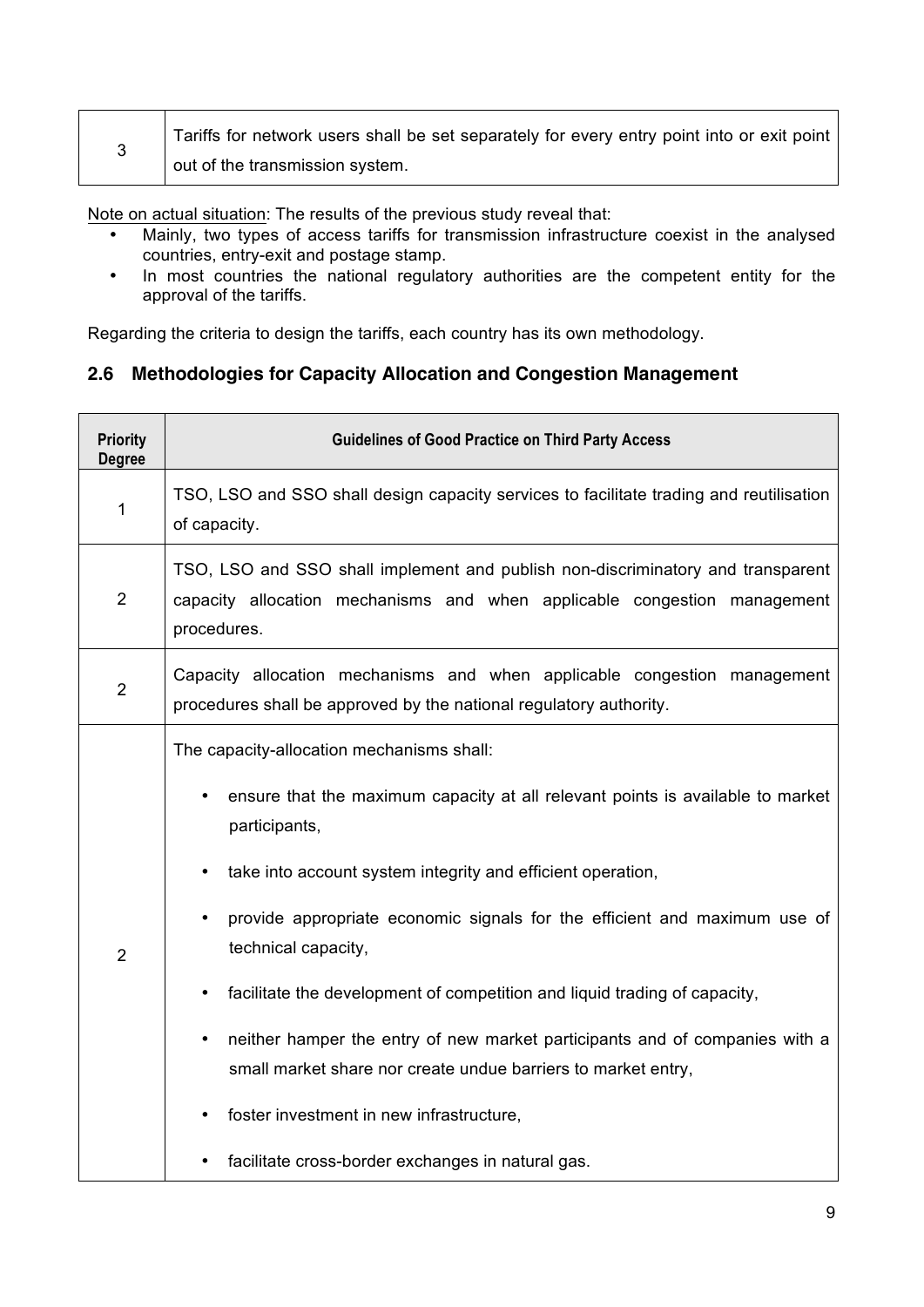| 3 | Capacity-allocation mechanisms shall be market-based. Solutions such as pro-rata<br>mechanisms or 'first-come first- served' may be considered if they provide equivalent<br>safeguards for non-discriminatory and competitive access. |
|---|----------------------------------------------------------------------------------------------------------------------------------------------------------------------------------------------------------------------------------------|
| 3 | Appropriate congestion management procedures shall be used in each country<br>depending on each specificity, namely surrender of capacity, oversubscription and<br>buy-back and Use It or Lose It procedures.                          |
| 3 | National regulatory authorities and TSO shall endeavour to harmonise (and at least<br>make compatible) capacity allocation mechanisms and congestion management<br>procedures in order to facilitate trade between MEDREG countries.   |

Note on actual situation: The results of the previous study reveal that regarding the methodologies for capacity allocation and congestion management, each country has its own methodology.

| <b>Priority</b><br><b>Degree</b> | <b>Guidelines of Good Practice on Third Party Access</b>                                                                                                                                                                                               |
|----------------------------------|--------------------------------------------------------------------------------------------------------------------------------------------------------------------------------------------------------------------------------------------------------|
| $\overline{2}$                   | National regulatory authorities shall be responsible for fixing or approving prior to their<br>entry into force, at least the methodologies used to calculate or establish the terms and<br>conditions regarding the provision for balancing services. |
|                                  | Balancing rules shall:                                                                                                                                                                                                                                 |
|                                  | be designed in a fair, non-discriminatory and transparent manner,                                                                                                                                                                                      |
| $\overline{2}$                   | be based on objective market based criteria,                                                                                                                                                                                                           |
|                                  | ensure effective market access for all market players, including new entrants,                                                                                                                                                                         |
|                                  | reflect genuine system and market needs taking into account the resources<br>available to the TSO and to network users,                                                                                                                                |
|                                  | avoid cross-subsidisation between system users,                                                                                                                                                                                                        |
|                                  | ensure compatibility of balancing regimes in MEDREG countries, in order to<br>facilitate cross-border gas trade.                                                                                                                                       |
| $\overline{2}$                   | National regulatory authorities and TSO shall endeavour to harmonise (and at least<br>make compatible) balancing regimes and streamline structures and levels of balancing<br>charges in order to facilitate trade between MEDREG countries.           |

#### **2.7 Balancing**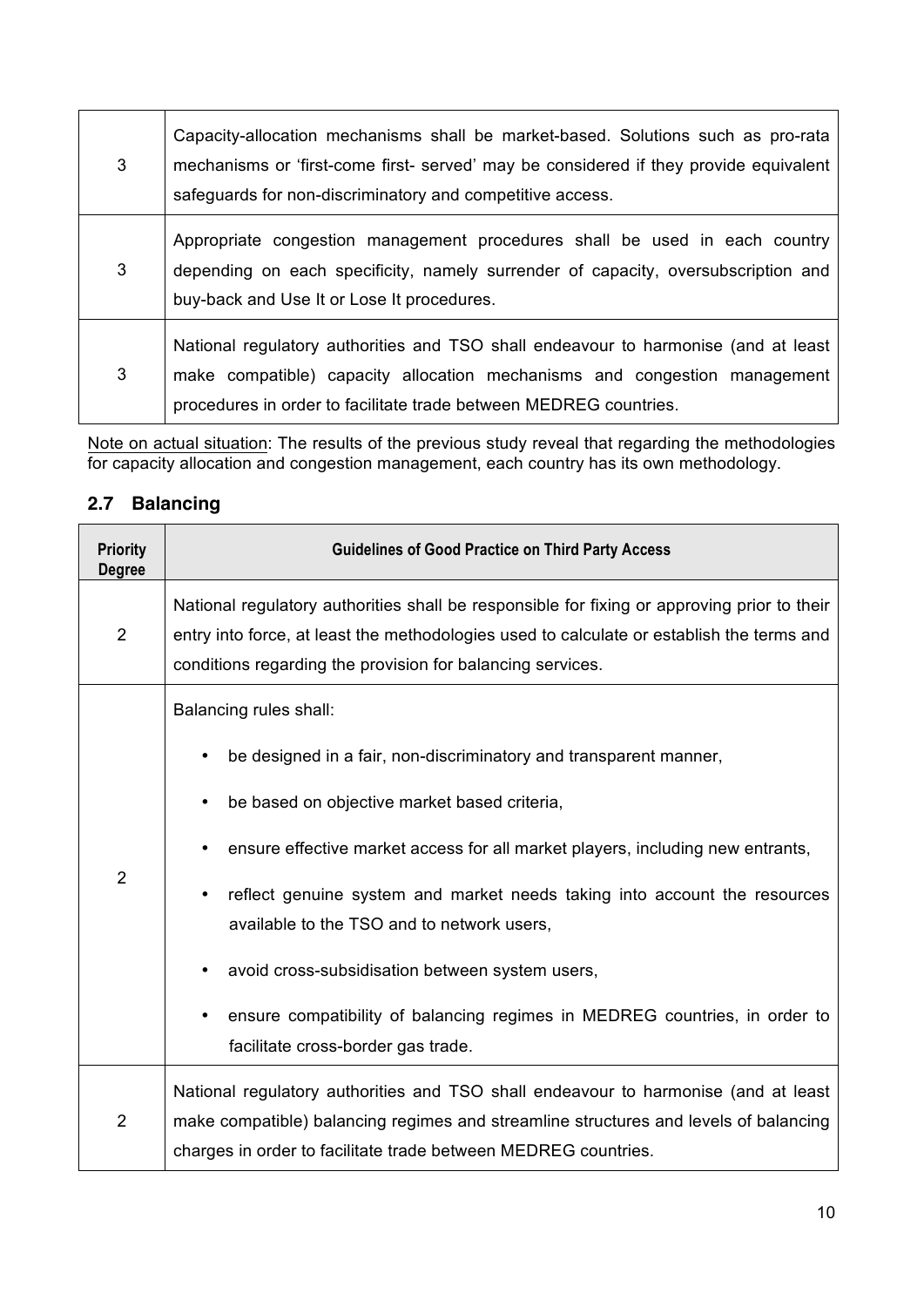| The development of balancing rules and any subsequent changes shall be subject to   |
|-------------------------------------------------------------------------------------|
| appropriate consultation with market participants and decisions should be supported |
| by objective criteria and analysis.                                                 |

#### **2.8 Anti-hoarding mechanisms**

One of the issues that is also important, in what regards TPA analysis, is the existence of antihoarding mechanisms.

| <b>Priority</b><br><b>Degree</b> | <b>Guidelines of Good Practice on Third Party Access</b>                                                                                                                             |
|----------------------------------|--------------------------------------------------------------------------------------------------------------------------------------------------------------------------------------|
| $\overline{2}$                   | MEDREG countries shall establish anti-hoarding mechanisms, such as overbooking<br>and Use It or Lose It and sell of interruptible capacity.                                          |
| 3                                | The establishment of gas-release programmes is one of the possible measures that<br>can be used to promote effective competition and ensure the proper functioning of the<br>market. |

Note on actual situation: The results of the previous study reveal that in most gas consumer countries that responded the questionnaire, anti-hoarding mechanisms are in place.

#### **2.9 Quality of service**

Another issue that can be analysed is the quality of service, namely if quality rules or Codes exist and who is the competent entity for quality of service.

| <b>Priority</b><br><b>Degree</b> | <b>Guidelines of Good Practice on Third Party Access</b>                                                |
|----------------------------------|---------------------------------------------------------------------------------------------------------|
|                                  | MEDREG countries shall establish quality rules or Code.                                                 |
| 2                                | The national regulatory authorities shall be the competent entities for ensuring quality<br>of service. |

Note on actual situation: The results of the previous study reveal that all the countries that answered the questionnaire have quality rules or Code and the national regulatory authorities are the competent entity for ensuring quality of service.

#### **2.10 Dispute settlement**

The last issue to be analysed is the dispute settlement, namely its existence and the competent entities.